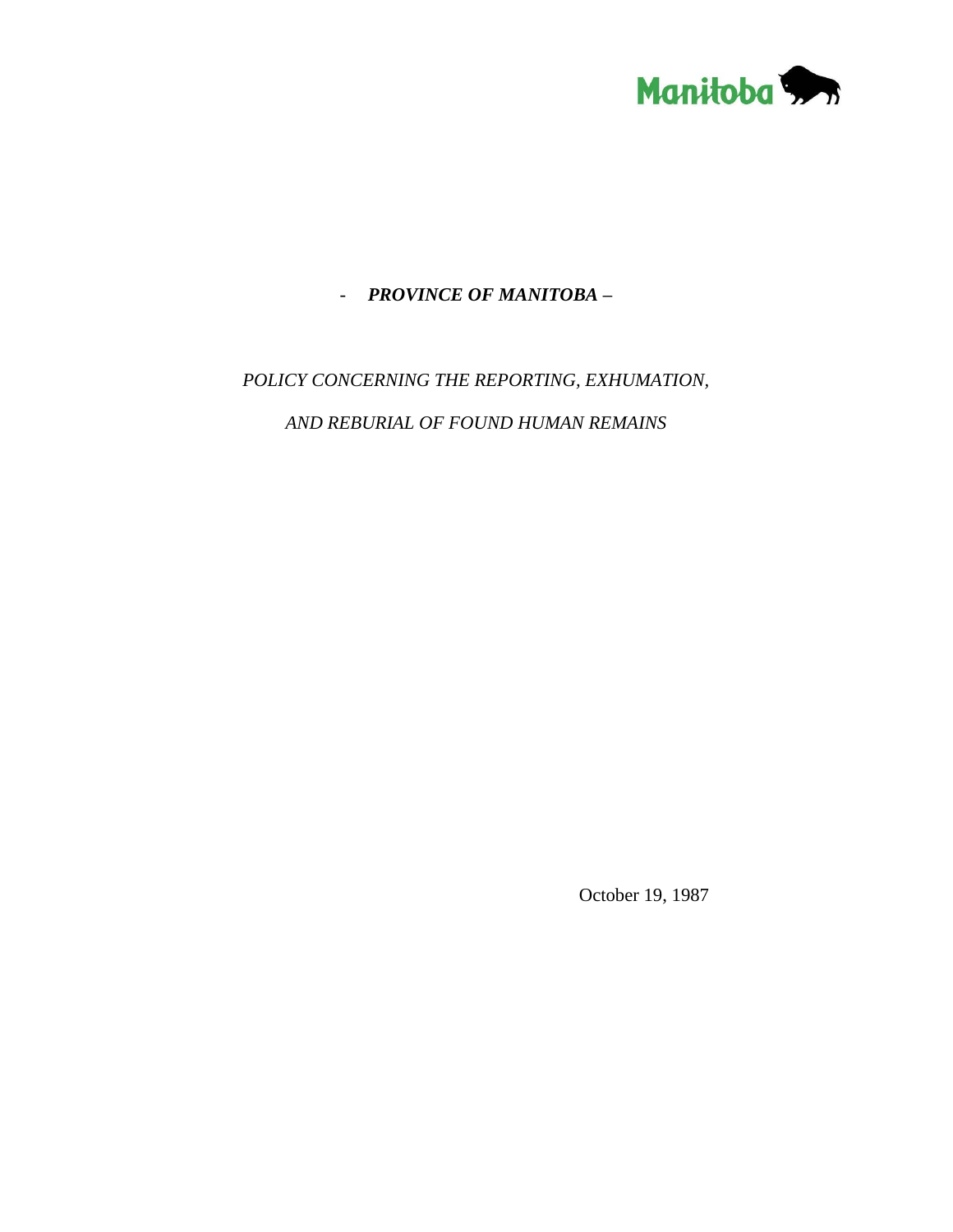#### *PURPOSE*

To delineate a policy with respect to the protection and preservation of found human remains,

includin*g* the reporting, exhumation and reburial of such remains, consistent with the provisions

of *The Heritage Resources Act.*

#### *DEFINITIONS*

The definition of human remains, for the purposes of this document, is that provided in *The* 

*Heritage Resources Act*, which reads as follows:

"human remains" means remains of human bodies that in the opinion of the Minister have heritage significance and that are situated or discovered outside a recognized cemetery or burial ground in respect of which there is some manner of identifying the persons buried therein; ….

It is common to find cultural heritage objects, or "artifacts", associated with human remains, or as parts of grave furniture (coffins, etc.). These heritage objects, termed "grave goods" by archaeologists, are integral to the formulation of policy and procedures relative to the handling of human remains.

#### *LEGAL PROVISIONS*

The legal provisions for human remains and associated heritage objects under *The Heritage Resources Act* are as follows:

A. Where the Minister of Manitoba Culture, Heritage and Citizenship has reason to believe that heritage resources or human remains are likely to be damaged or destroyed by land development, the Minister may require that the development be stopped. If the development has not yet started, the Minister can order that it not be started. The Minister can then require the developer to submit an application for a heritage permit authorizing the development. If, after considering the permit application, the Minister is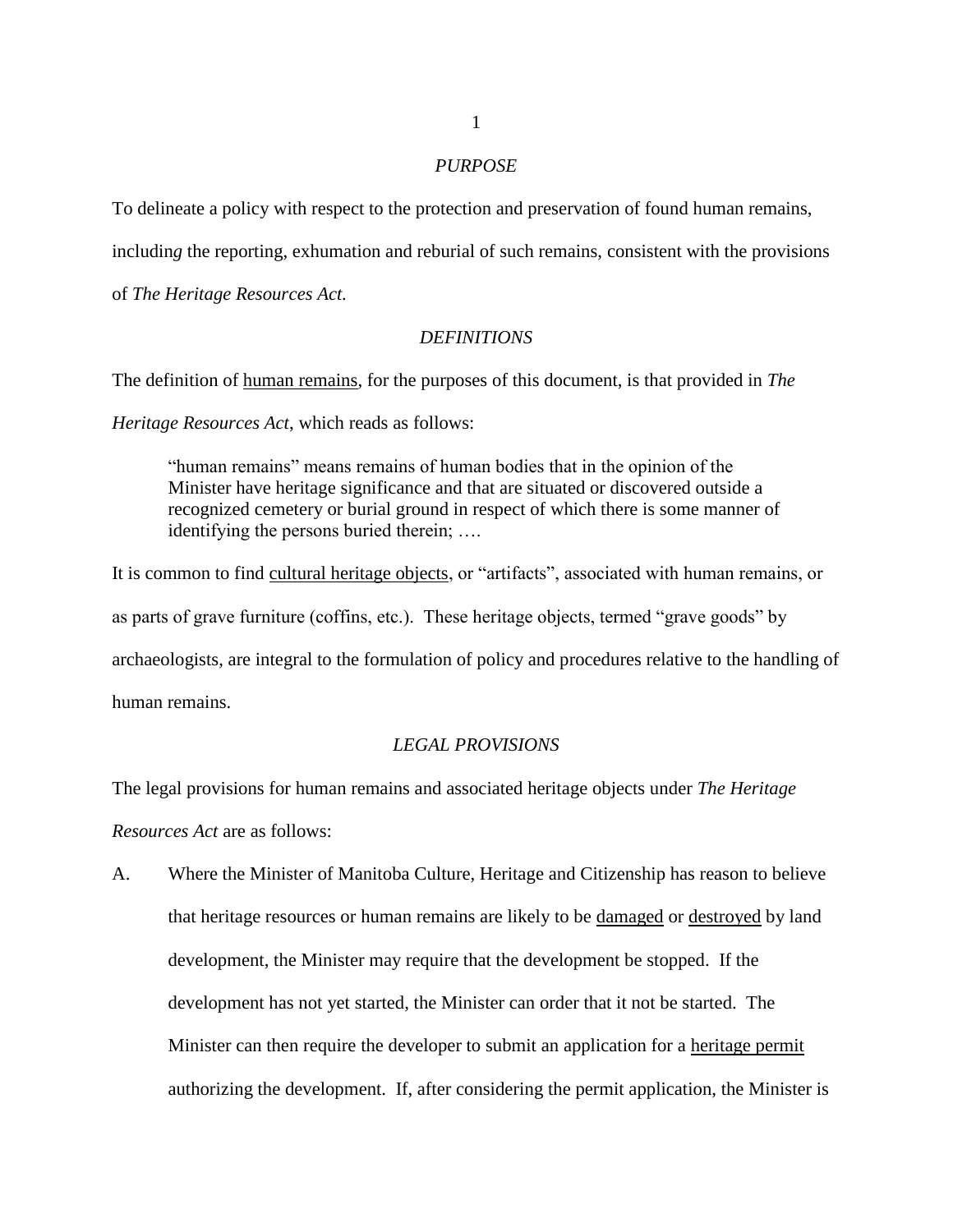still of the opinion that heritage resources and/or human remains are likely to be disturbed or destroyed by the development, the Minister can require the developer to submit a heritage resource impact assessment and/or development plan, and any other information required. The impact assessment, development plan or other information is to be prepared at the cost of the developer (Subsection 12:2);

- B. If the impact assessment demonstrates to the Minister's satisfaction that the development will damage or destroy heritage objects or human remains, the Minister may
	- 1) approve the development, on the condition that the plan of development be altered to avoid damage or destruction of the objects or remains, and/or
	- 2) require the developer to mitigate, at his/her own expense, impacts on the objects or remains (usually by archaeological excavation of same) and any subsequent restoration or maintenance of the objects or remains (Subsection 13:1);
- C. The property in, and the title and right of possession to, any human remains found by any person after May 3, 1967, is and vests in the Crown (section 45);
- D. Anyone who finds an object that is believed to be a heritage object, or remains that are believed to be human remains, is required to report the find promptly to the Minister. The finder must not handle, disturb or do anything to the object or to the remains except in accordance with the Minister's directions (Section 46);
- E. Where the Minister has reason to believe that there are heritage objects or human remains on or under the land, and that they are likely to be damaged or destroyed by commercial, industrial, agricultural, residential or construction activity, the Minister may enter into an agreement with the owner of the land or the person undertaking the activity respecting the

2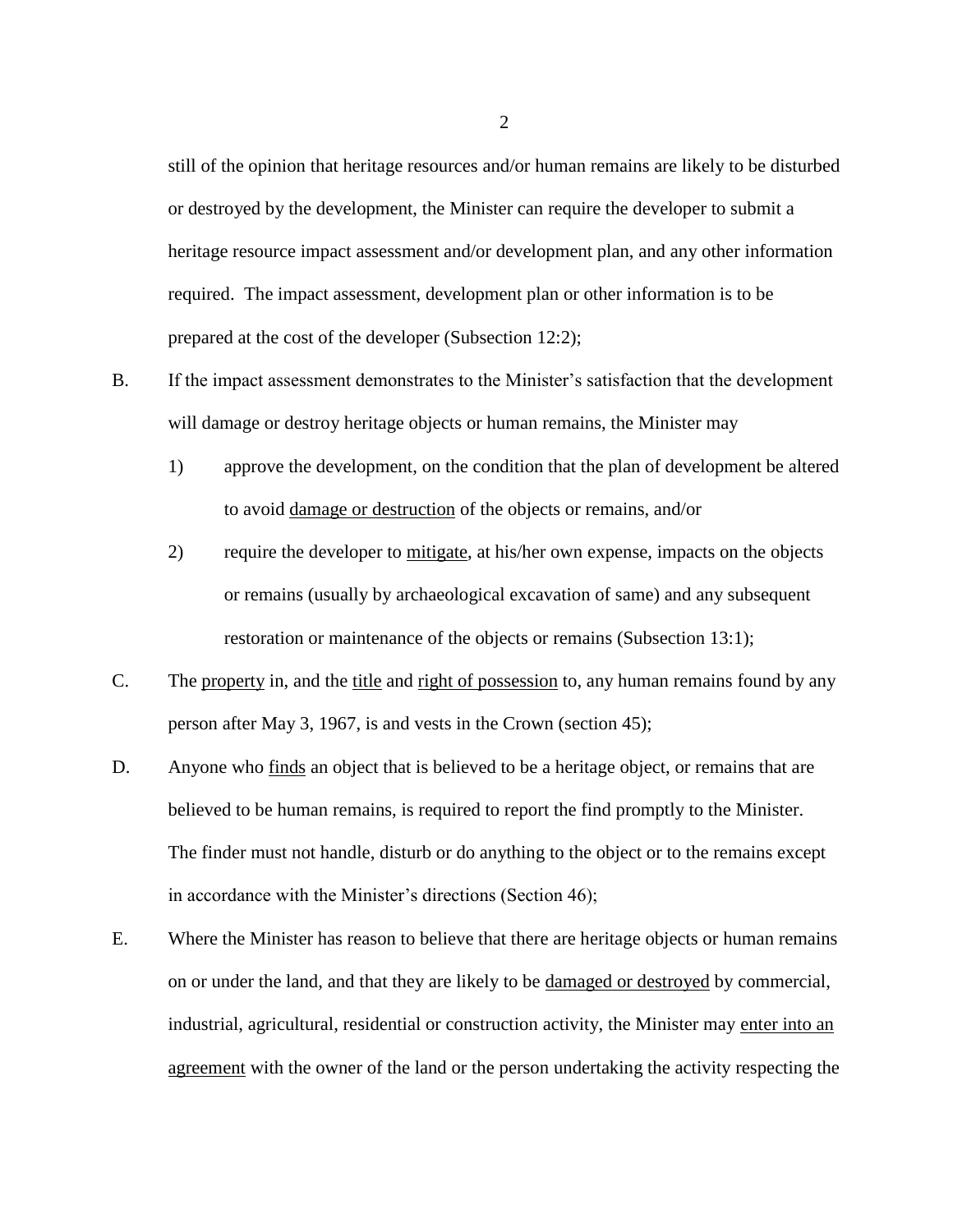searching for, and the excavation, investigation, examination, preservation and removal of any heritage objects or human remains found on or under the land (Section 50);

- F. No person shall destroy, damage or alter any heritage object, whether or not the person is the owner thereof, nor any human remains (Section 51);
- G. No person shall search or excavate for heritage objects or human remains except pursuant to a heritage permit and in accordance with such terms and conditions the Minister may prescribe in the heritage permit (Section 53). The administration of *The Heritage Resources Act* is the responsibility of the Historic Resources Branch, Manitoba Culture, Heritage and Citizenship. Accordingly, the protection, preservation and disposition of found human remains and associated heritage objects will be overseen by staff of the Historic Resources Branch.

# *POLICY RESPECTING THE REPORTING, EXHUMATION AND REBURIAL OF FOUND HUMAN REMAINS*

- 1. No human remains should be disturbed or removed from their original resting place unless removal is unavoidable and necessary.
- 2. Reporting Pursuant to Section 46 of *The Heritage Resources Act*, anyone who accidentally uncovers human remains, or material considered by the person(s) uncovering them to be human remains, shall immediately cease work and contact the Historic Resources Branch. Neither the remains, nor any associated artifacts shall be further disturbed until the arrival of personnel designated by the Historic Resources Branch as appropriately qualified to take further action with respect to the exhumation and removal of human remains and associated artifacts.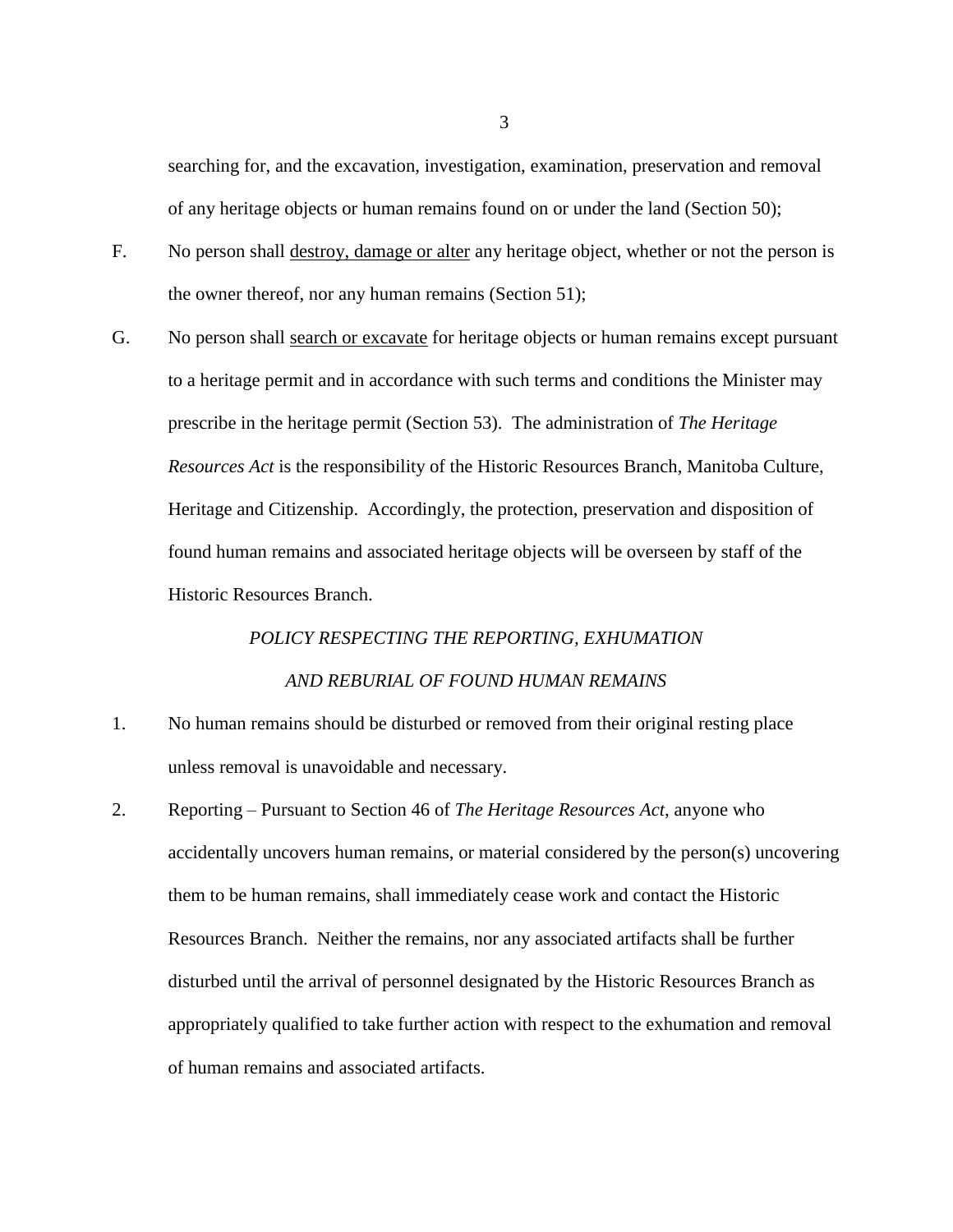- 3. Where human remains may be traced to a particular cultural group, procedures with regard to exhumation, identification and reburial, as outlined below, will be reviewed with that community.
- 4. Exhumation Personnel designated by the Historic Resources Branch shall carry out the exhumation and removal in accordance with professional archaeological standards. Out of respect for the found human remains, such work will be conducted as much as possible out of the public eye.
- 5. Identification of Human Remains Identification procedures such as non-destructive analysis to determine tribal affiliation, physical characteristics, age, sex, or ethnic ancestry and cause of death, injuries and pathologies shall only be carried out by qualified personnel designated by the Historic Resources Branch.
- 6. Reburial:
	- A) Following identification, all human remains shall be immediately reburied in a place that will not be disturbed by subsequent or foreseeable land development or natural erosion.
	- B) Where identification procedures have:
		- i not traced the found human remains to a particular cultural group, or
		- ii no cultural group expresses an interest,

the found human remains will be reburied in a location determined by the Province.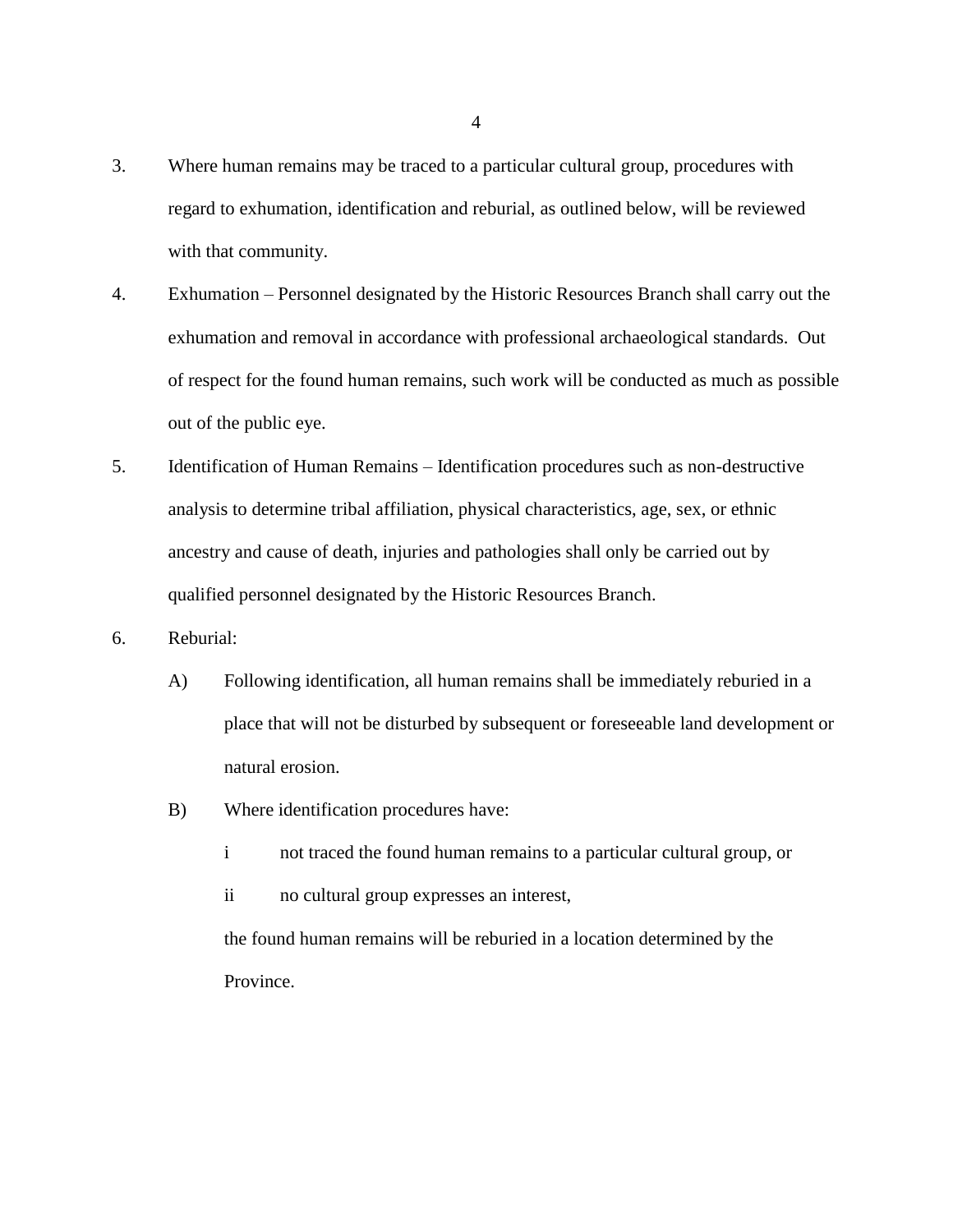C) Where it can be established that the found human remains can be clearly traced to an existing cultural group, an appropriate organization representing that group will be consulted regarding reinterment in a recognized cemetery.